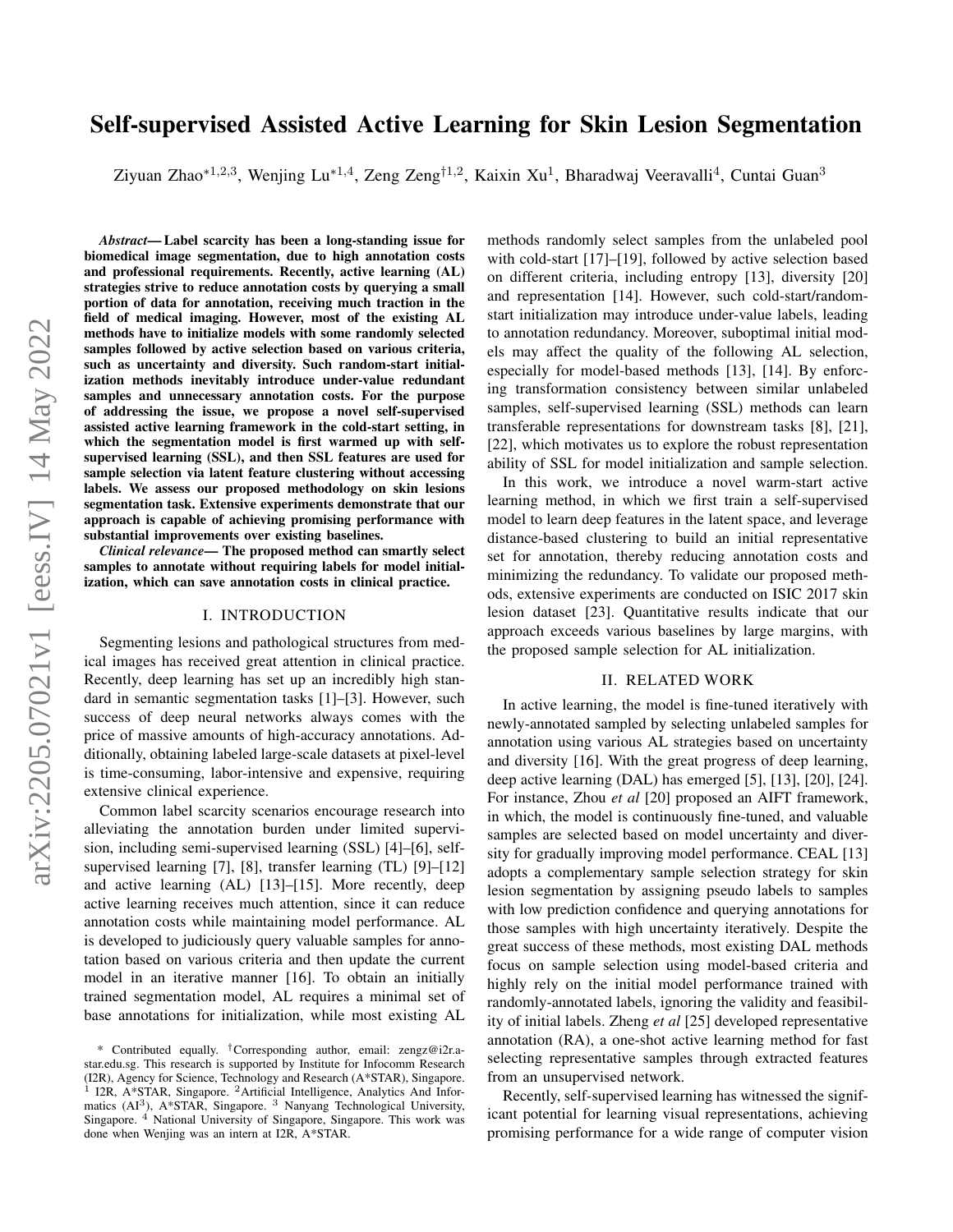

<span id="page-1-0"></span>Fig. 1. Overall pipeline of our method: (a) Self-supervised model: pre-trained reconstructed network as well as feature extraction network; (b) Clusteringbased feature extraction: obtain feature descriptors in latent space from the pre-trained self-supervised network and select the most representative sample according to the feature clustering order in proportion; (c) Segmentation Model: query for the selected samples for segmentation task which model is initialized by the pre-trained self-supervised weights.

applications [26]. In self-supervised learning, pretext tasks with unlabeled data are designed for visual representation learning and model initialization. For medical imaging, Zhou *et al* [8] devised a self-supervised learning framework, *i.e.*, ModelGenesis, in which, reconstruction loss is constructed with various transformation techniques to improve self-supervised performance for downstream tasks. We are inspired to advance SSL into AL for model warm-up and representative sample selection.

### III. METHODOLOGY

Fig. [1](#page-1-0) illustrates the proposed active learning architecture, in which, a self-supervised learning framework is firstly built to explore features from unlabeled dataset as well as warm up the segmentation model. Then, based on clustering results of latent features extracted from SSL, we develop a criterion to select representative samples from unlabeled data, forming the initial dataset for training with warm-start. In this selfsupervised manner, we make full use of robust representation learning of SSL from both aspects of the model and features for model initialization and sample selection.

# *A. Self-Supervised Learning Model*

In our framework, U-Net [2], a well-known encoderdecoder architecture, serves as the backbone segmentation network in our system and is also utilized for self-supervised learning. To learn robust features from unlabeled data, we follow ModelGenesis [8] to perform a series of deformation operations and enforce reconstruction consistency between original images and responding transformed ones. Specially, we denote the training dataset as  $\mathcal{X} = \{(x_i)\}_{i=1}^N$ , where  $x_i$  is the input 2D medical image, and N is the number of samples. The model is optimized by minimizing the reconstruction loss between original images and recovered images as:

$$
\min_{\theta} \sum_{i=1}^{N} l\left(f\left(D\left(x_{i}\right);\theta\right),x_{i}\right),\tag{1}
$$

where l is the reconstruction loss,  $f(\cdot)$  is the selfsupervised neural network,  $D(\cdot)$  is the deformation operations, and  $\theta$  denotes the model weights. We adopted  $L_2$  distance to measure the reconstruction loss, and deformation operations including nonlinear changes, local pixel perturbation out/in-painting were adopted to learn visual features, *e.g.*, surfaces and texture via self-supervised learning.

#### *B. Embedded Feature Clustering*

The latent features of the last encoder are always transferred for downstream tasks, such as classification. Following the paradigm of SSL, similar images should have similar latent features. In other words, the neighbors in latent space to the inferred cluster centroids should be more representative. To cluster SSL features in a compact space, we first adopt adaptive average pooling (AAP) [27] to downsample the SSL features extracted from the last encoder layer for reducing dimensions and filtering some redundant information. Then, we apply  $K$ -means [28], [29] for clustering, and its objective can be expressed as:

$$
\arg\min_{\mathbf{S}} \sum_{i=1}^{k} \sum_{\mathbf{x} \in S_i} \left\| \phi\left(\mathbf{x_i}\right) - \mu_i \right\|^2, \tag{2}
$$

where k is the number of clusters, and  $S_i$  is the cluster subset,  $\mu_i$  is the mean of all points in  $S_i$ . The centroids can be regarded as the representative of the cluster, and then we select the centroids and their  $N_{C_i}$  neighbors based on  $L_2$ distance to form our initial dataset. The number of selected samples in cluster  $C_i$  is defined as  $N_{C_i} = [C \times N_i/N],$ where  $C$  is the number of candidates for annotation to build the initial training dataset,  $N_i$  is the number of samples in cluster  $C_i$ , and the total number of samples is denoted by N in the dataset. In this manner, the representative samples were selected to warm up the model.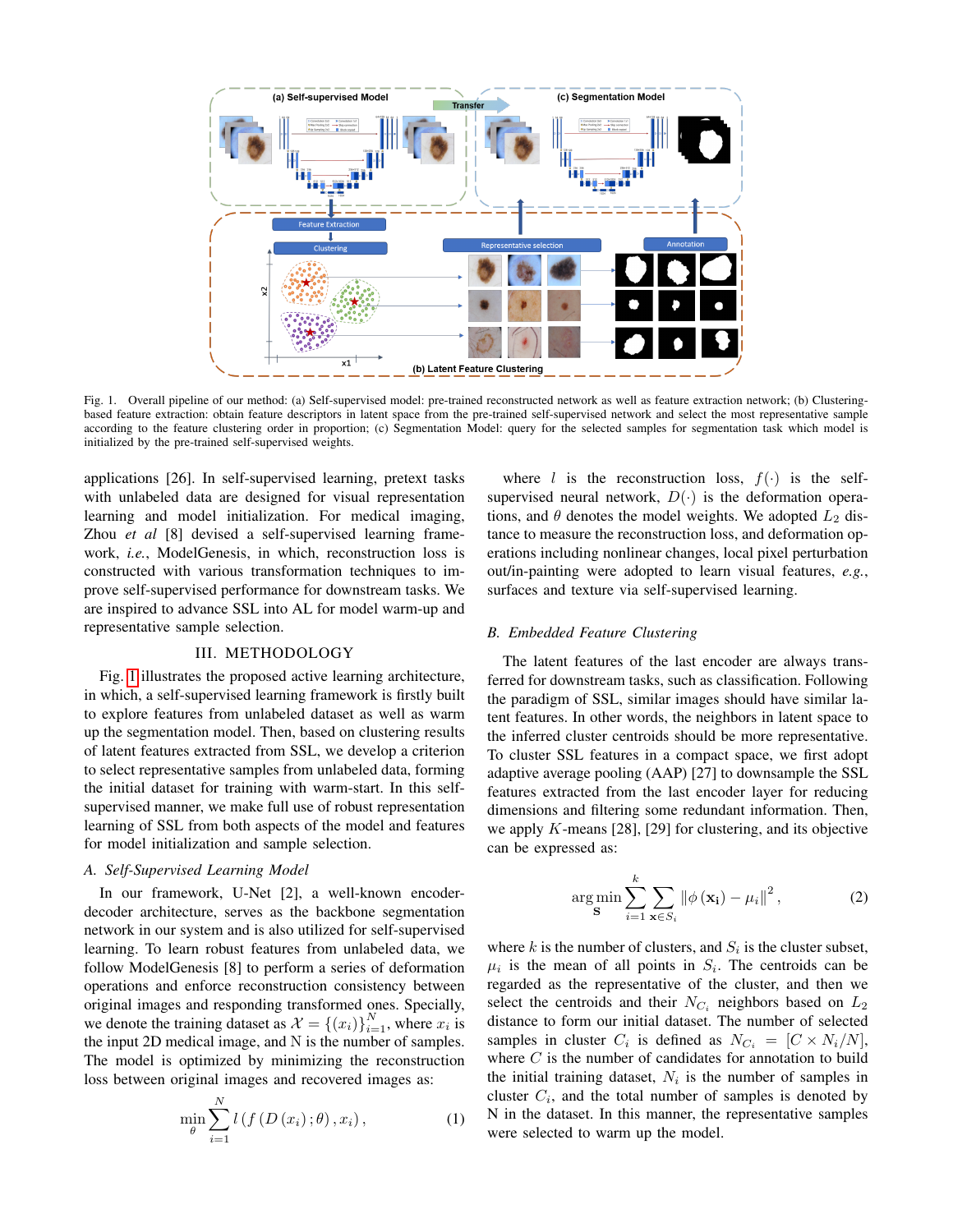# *C. Segmentation Model*

Prior to the AL procedure, the pre-trained weights from the self-supervised learning model are adopted to initialize the segmentation model. The segmentation loss in our model is formatted as

$$
L_{seg} = L_{ce} + L_{dice},\tag{3}
$$

where  $L_{ce}$  is the cross-entropy loss, and  $L_{dice}$  is the Dice loss, which is widely used in various segmentation tasks [30]. Similar to other AL methods, our model is further finetuned with the enlarged labeled dataset iteratively based on our representative criterion. Alternatively, our model can be trained with the initially labeled dataset in a one-stop manner.

#### TABLE I

<span id="page-2-0"></span>DICE COEFFICIENT OF DIFFERENT SEGMENTATION METHODS ON ISIC 2017 DATASET INITIALIZING W/ OR W/O PRE-TRAINED WEIGHTS.

| Select Criteria | Random              |       | Our method |       |  |
|-----------------|---------------------|-------|------------|-------|--|
| dataset         | Pre-trained weights |       |            |       |  |
|                 | W/o                 | W/    | W/o        | W/    |  |
| 300             | 0.580               | 0.682 | 0.744      | 0.732 |  |
| 370             | 0.657               | 0.576 | 0.683      | 0.682 |  |
| 440             | 0.717               | 0.696 | 0.743      | 0.763 |  |
| 510             | 0.687               | 0.725 | 0.765      | 0.777 |  |
| 580             | 0.774               | 0.785 | 0.797      | 0.803 |  |

# IV. EXPERIMENTS

# *A. Dataset and Experimental Settings*

The ISIC 2017 dataset [23], which contains 2000 RGB dermoscopy images manually annotated by medical specialists, was chosen for our experimental assessment. For preprocessing, the dermoscopy images were resized to  $256 \times$ 256 and transformed to grayscale, followed by min-max normalization. We formed the unlabeled pool of 1, 600 unlabeled images for representative selection and another 400 for testing. The most common segmentation metric, Dice coefficient [5] was used to evaluate the segmentation performance, which calculates the overlap ratio between ground truth labels and predicted segmentation masks. Thus, a higher Dice would mean better segmentation performance.

According to the representative rank-based selective criteria via clustering, 300 samples were selected for annotation and formed as the base training set. Following [13], we set initial training epochs as 10, the number of iteration  $T = 9$ , and at each iteration  $t$ , 35 labeled samples were added to the training set for training 2 epochs. In our method, Adaptive Average Pooling (AAP) was used to reduce dimensionality to process the SSL features from a dimension of  $512 \times 16 \times 16$ to  $512 \times 2 \times 2$ , obtaining 2048–dimensional features after flattening. The number of clusters here was set to 10.

### *B. Results and Discussions*

To corroborate the efficiency of our initial sample selection strategy, we first compare the proposed approach with a random query strategy on base set initialization and following a few iterations. Table [I](#page-2-0) summarizes the experimental results. We can observe that initialization with samples based on



<span id="page-2-1"></span>Fig. 2. Comparison on Dice coefficient of different AL methods.

random query achieved 58% in Dice, while our AL criteria can achieve much better performance, which demonstrates that it is feasible to select representative samples based on SSL features for annotation. We further implemented both the random query strategy and our method with pre-trained SSL weights, and observe that pre-trained SSL weights can boost the segmentation performance. Through the first few iterations, the training set was enlarged to 580. A considerable improvement in segmentation performance over the baseline random query method. It is noted that the pre-trained weights may decrease performance slightly for the initial few iterations, especially for random queries, which possibly because the pre-trained SSL features take the dominant of the model training with only few training epochs. Along with the iterations increase, more task-related features are learned, boosting the segmentation performance.

To further evaluate the effectiveness of the proposed method for AL, we compared our approach with representative AL counterparts, including ensemble-S (ens-S) [17], [18], ensemble-JS (ens-JS) [19], MC Dropout (MCD) [31], CEAL [13], and DSAL [5] on the same AL scenario [5]. The final results after 9 iterations are shown in Fig. [2.](#page-2-1) It can be observed that the proposed method achieved comparable performance among different AL methods, which demonstrates that our method can not only help initial set selection but also serve as an AL criterion for iterative training.

To investigate the influence of cluster number and dimensionality, we squeeze features from a dimension of  $512 \times 16 \times 16$  to  $512 \times 2 \times 2$  or  $512 \times 1 \times 1$ , obtaining 2048−dimensional or 512−dimensional features after flattening, while the numbers of clusters were set to 10 or 5 as shown in Table [II.](#page-3-0) We observe that increasing the feature dimensions and the number of clusters can help improve the model performance, sicne higher dimensions of features can preserve more important spatial information, while more clustering centroids can help reduce information redundancy and extract more representative samples in the feature space.

# V. CONCLUSIONS

This paper presents a deep feature selection strategy based on self-supervised learning by projecting into the hidden space to query representative samples, and the initialization